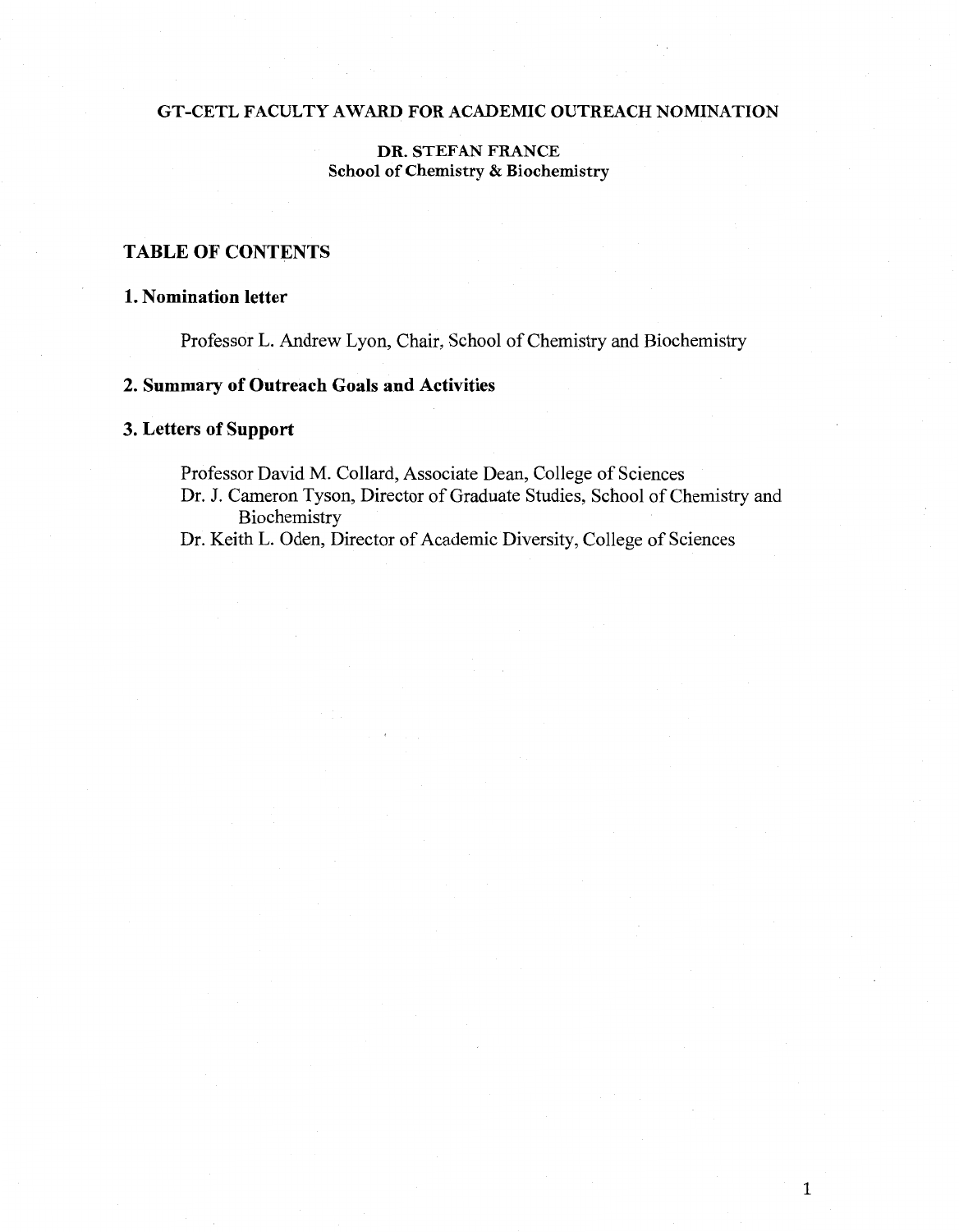

School of Chemistry and Biochemistry

January 31,2014

### **Re: Stefan France**

To Whom It May Concern:

It is with great pleasure that I write this letter to nominate **Dr. Stefan France** for the **CETL Faculty Award for Academic Outreach.** Stefan joined the School of Chemistry and Biochemistry at Georgia Tech as a tenure-track Assistant Professor in August 2007. He is currently in his sixth year and was recently promoted to Associate Professor with Tenure in August 2013. Since his arrival, Stefan has consistently demonstrated his dedication to K-16 activities that promote interest and learning in STEM fields. In particular, Stefan has a keen interest in increasing/broadening participation in STEM field and many of his activities target women and underrepresented groups.

Stefan has participated in a number of Georgia Tech-sponsored outreach programs that promote STEM education. He has been active in Hands-on Future Tech (targets 6th-8th grade minority male students) and Buzz to Biotech (targets middle to high school STEM students). He has also been an active participant in the College of Science FOCUS Program, which brings minority undergrads and exposes them to graduate school. This event also serves as a powerful recruiting tool (several FOCUS students have enrolled in Georgia Tech programs for grad school).

Beyond the Georgia Tech programs, Stefan has, on numerous occasions, gone into the local secondary schools to promote STEM education and STEM careers. In addition, he has served on numerous career panels, provided lab tours and delivered research/science discussions to foster interest in STEM.

Stefan has also been directly involved with the training of undergraduates through research in organic chemistry. Since he started at Georgia Tech, Stefan has supervised ~30 **undergraduates.** He has supervised more than **15 Georgia Tech undergrads** pursuing majors ranging from Chemistry and Biochemistry to various disciplines in Engineering. He has mentored 8 undergraduates as part of the School of Chemistry and Biochemistry Summer Research Experiences for Undergraduates (REU) Program and 2 more undergraduates as part of the NSF Center for Chemical Evolution (CCE) Summer REU Program. These REU students came to Georgia Tech from a broad distribution of colleges and universities around the country including Calvin College, Carroll University, Westminster College, UMBC, Purdue, Johns Hopkins, Scripps College, University of Puerto Rico, and Vanderbilt. One of the REU students, Kayla Sims, came from Georgia Perimeter College, and following her time in Stefan's lab, she enrolled at Georgia State to pursue a BS in chemistry. He has also trained 2 international exchange students; one from Leeds College (U.K.) and the other from Hong Kong University of Science and Technology. His undergraduates have also received various awards and accolades, including summer fellowships. For instance, one of his students, Carson Swanson, was a Beckman Foundation Scholar. Another was awarded a Pfizer AIR Minority Summer Fellowship. Stefan has also mentored a high school student, Antron Spooner, who is currently enrolled at Cornell for his undergraduate studies.

School of Chemistry and Biochemistry Atlanta, Georgia 30332-0400 U.S.A. PHONE 404.894-4026 FAX 404.894.7452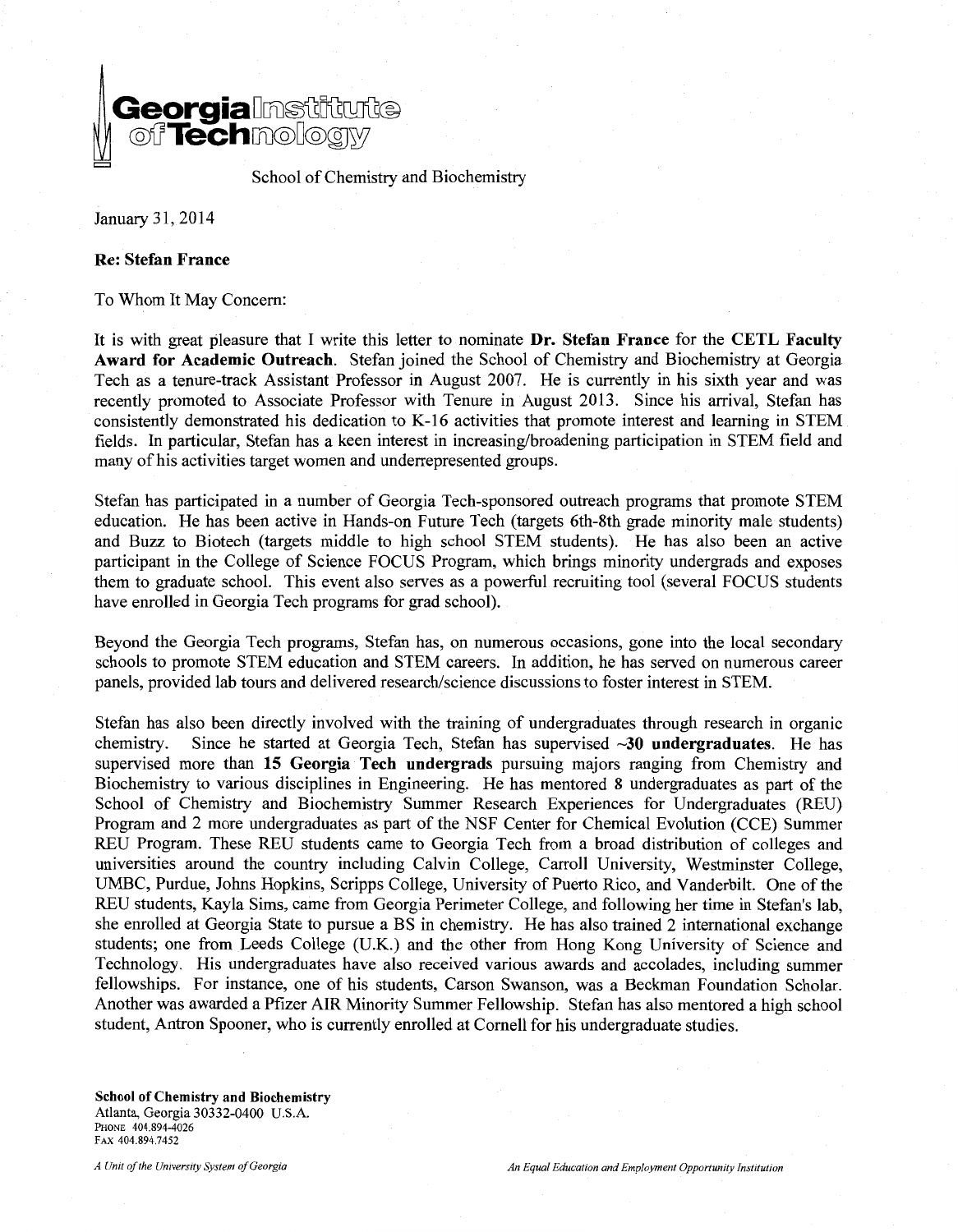Another important component in Stefan's active role in undergraduate research is his commitment to diversity. Of the undergraduates he has mentored, **twelve are women and eight are from underrepresented groups.** This diversity is represented in the make-up of Stefan's lab as there are three females, three students from underrepresented groups and two international students.

Stefan has also built a strong organic chemistry research program with broader interests in method development, natural products synthesis and medicinal chemistry. Moreover, Stefan has assembled a strong team of researchers rooted in a vigorous training in organic chemistry. He currently has a group of twelve graduate students. His graduate students have been successful in obtaining various fellowships and awards, including invitations to various sponsored graduate research symposia. He has proven to be an excellent recruiter and has been directly involved in working with prospective students to help them choose Georgia Tech for their graduate studies.

Stefan has received several teaching and research accolades since joining the Georgia Tech faculty. Upon starting this position, he received a 2007 FACES Career Initiation Grant. He was then awarded a 2009 ORAU Ralph E. Powe Junior Faculty Enhancement Award. More recently, he obtained an NSF CAREER Award. He received the 2012 Lloyd Ferguson Young Scientist Award from the National Organization for the Professional Advancement of Chemists and Chemical Engineers (NOBCChE). Stefan received 2013 Georgia Tech Sigma Xi Young Faculty Award and is currently a 2014 CETL Hesburg Award Teaching Fellow.

Stefan was a key hire for the School of Chemistry and Biochemistry since one of the long-range foci is to integrate organic chemistry with the burgeoning field of chemical biology. His efforts have helped in this endeavor. He brings a broad and diverse background and expertise to our School that complements the faculty's interests and strengthens our interdisciplinary interactions. Furthermore, his efforts in mentoring and training undergraduates have been immensely important in the growing the brand of the School of Chemistry and Biochemistry.

I truly believe Stefan is a perfect candidate for the CETL Faculty Award for Academic Outreach. His STEM outreach efforts have been far-reaching and he has directly impacted the lives of hundreds of K-16 students. I wholeheartedly support his nomination and urge you to seriously consider his application.

Thank you for your time and consideration.

Sincerely.

L--~Sinc~~~~~: ...... · .•

L. Andrew Lyon, Professor and Chair School of Chemistry and Biochemistry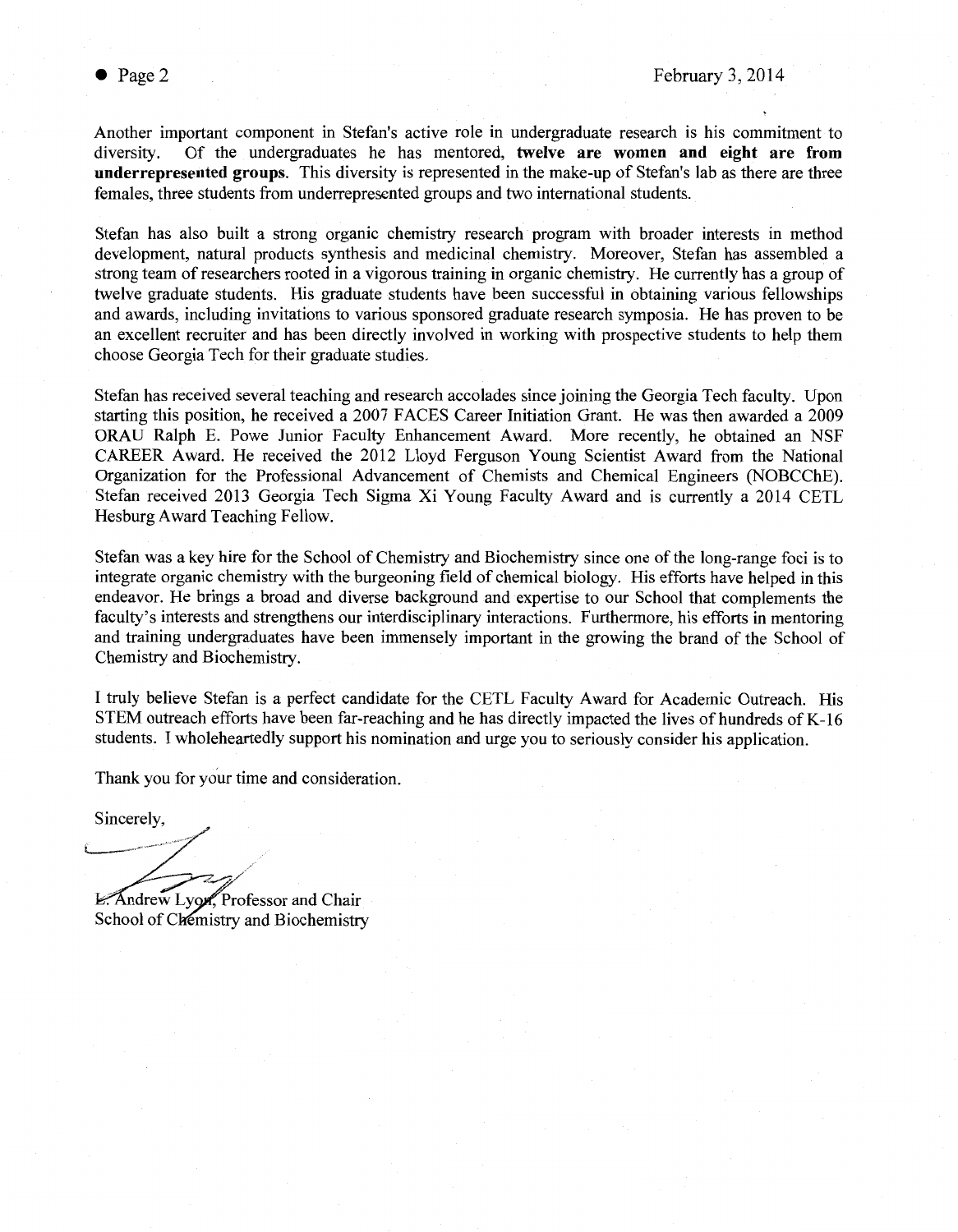#### **Summary of Outreach Goals and Activities**

Much of my outreach activities during my time at Georgia Tech have been guided by my passion for increasing representation/participation of women and underrepresented groups in STEM fields. To support this passion, my activities have primarily focused on students in Grades 2-16). These efforts can be classified in three major directions: (1) encouraging interest in STEM with middle school students; (2) Encourage interest in STEM with high school students; and (3) encouraging interest in STEM with undergraduate students.

**1. Encouraging interest in STEM with middle school students (grades 2-8).** To encourage interest in STEM with middle school students, the focus is less on delineating the specific scientific details and more on explaining and cementing the relationship between science and every-day life. As an example, I recently participated (2014) in Mimosa Elementary School's family night, where students and their parents were exposed to science and technology. I was part of the session, "Meet a Chemist." My role was to relate chemistry to everyday life. There were chemistry undergrads who were performing scientific demos that really got the students and their parents excited. I spent a lot of time speaking with parents, whose primary question was "How do we support our child's interest in science and math?"

My usual answer to this question is to encourage the child to find out the answers for themselves (with guidance and direction from an adult). The discussion then always turned to finding various resources, programs and/or opportunities outside of the home or school that support these students' explorations. I have been a part of several of these STEM-promoting programs at Georgia Tech that seek to foster STEM interest in middle school students and I always try to disseminate this information to the parents so that they are made aware. For instance, over the past three years, I have been actively involved in Buzz on Biotech, a graduate student-run program that brings K-12 students to Georgia Tech and exposes them to cutting-edge science. During the program, I have consistently interacted with the students by providing lab tours and discussing chemistry applications as they relate to everyday medicines that students know. Over the same time period, I have also been involved in Hands-on Future Tech, a program that targets 6-8th grade boys from underrepresented groups and exposes them to STEM through science demos, lab tours, research discussions and career panels. Recently, as part of the NSF Center for Chemical Evolution's Science and Arts Initiative, I implemented a video step dance competition that merges a cultural dance-style with science concepts. This program targets African-American middle school, high school and undergraduate students. Through the competition, we established a relationship with the Men of Valor and Excellence (MOVE), a non-profit organization focused on after-school programming for middle and high school students, where stepping is one of their main activities. I recently had the MOVE group step at the Hands-on Future Tech event in the Fall.

**2. Encouraging STEM with high school students (grades 9-12).** When fostering enthusiasm in the sciences for high school students, it is important to expose them to cutting-edge research that is directly trying directly addresses difficult, every-day problems (health issues, energy, climate-change, etc.). Since being at Georgia Tech, I have implemented a two-pronged approach to increasing this exposure. The first approach involves serving on STEM career panels, judging poster/project competitions, hosting laboratory tours, and participating in "Career Days" that are held at various high schools. The second approach involves hosting high school students in my lab to perform research.

Approach 1. I have actively served on/participated in numerous STEM career panels whether they were held on Georgia Tech's campus or at various regional and national conferences. For instance, at the 2011 National Meeting of the National Organization for the Professional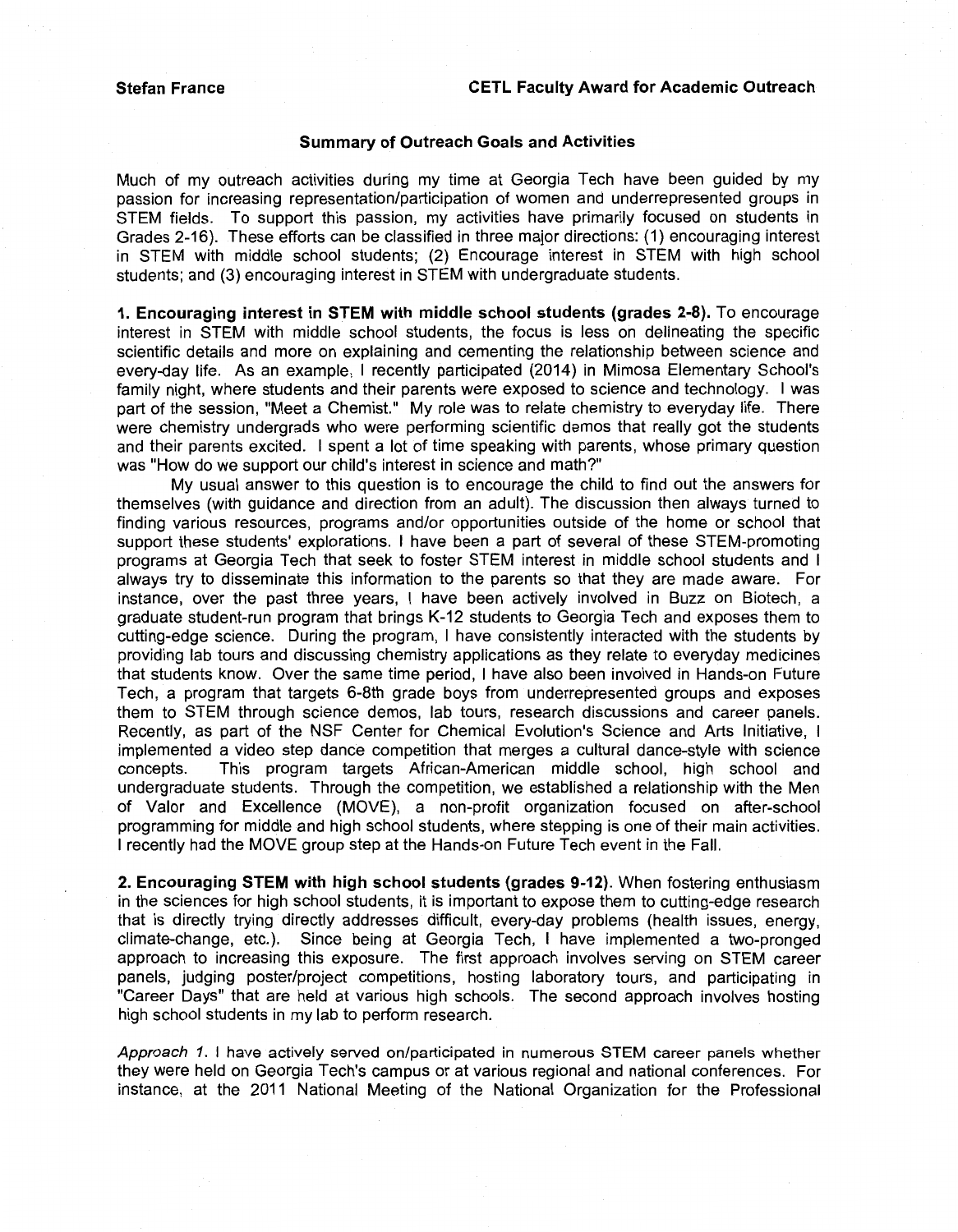Advancement of Black Chemists and Chemical Engineers (NOBCChE), I served on two STEM career panels before ~100-120 high school students. In another example, through a collaboration between Georgia Tech and Usher's New Look Foundation in 2012, I provided lab tours and research discussions to over 20 high school students as part of their "World Leadership Day". I have served as a judge for the 2010 Siemens Regional Competition in Math, Science and Technology that was held in Atlanta. Since 2009, I have participated in and will continue to participate in a number of Career Days and STEM Fairs at various high schools including Dekalb Early College Academy, Frederick Douglass High School, Georgia School of Math, Science and Technology, and Miller Grove High School.

Approach 2. From 2011-2012, I hosted a high school student in my lab to perform research. Through the junior/senior internship program at Gwinett School of Math, Science and Technology (GSMST), my former undergraduate student (a science/technology teacher there) contacted me and recommended Antron Spooner, a talented senior African-American male, as a someone who could use some mentorship and guidance. Antron worked in my lab over the course of two semesters. He worked three days a week at the end of his school day. Antron's experience in my lab helped to expose him to cutting-edge research and solidify his passion for science. Antron graduated in Spring 2012 and enrolled at Cornell University where he is currently majoring in biology and chemistry. This past summer, Antron came back and continued his work in my lab. I intend to continue working with GSMST to identify promising students and expose them to more research opportunities.

**3. Encouraging STEM with undergraduate students (Grades 13-16).** Outside of teaching, my efforts in working with undergraduates specifically focus on exposing the target group to research opportunities and exploring STEM careers; as well as mentoring and recruiting.

Research: I am a very strong believer in undergraduate research. Over the past five years, my lab has mentored a total of 18 GaTech undergraduates and two international exchange students. A number of my former undergrads are currently enrolled in graduate programs (med school, Ph.D, Pharm. D., etc.) or working as teachers, researchers at government labs, or in other STEM-related professions. I have also been extremely active in two summer Research Experiences for Undergraduates (REU) Programs: the School of Chemistry and Biochemistry REU Program and the NSF Center for Chemical Evolution REU Program. Since I started at Georgia Tech, I have hosted 10 summer REU students. Of the previous summer REU students whom I have hosted, five are currently enrolled in a research-focused Ph.D. program in chemistry or a related field (Dan Tao: UC Davis; Stephanie Bartel: Medical College of Wisconsin; Laura Marholz: University of Colorado at Boulder; Vanessa Arredondo: UC Irvine; Joel Aponte-Guzman: Georgia Tech in my research group). Both Vanessa and Joel have recently been awarded 2012 NSF Graduate Research Fellowships. I have hosted two exchange students, one of which enrolled at Georgia Tech for graduate studies (Advisor: Art Raguaskas). Recently, I have included undergraduate researchers from my lab as authors on research papers. Undergraduate Paul Grzybowski was recently a co-author on two manuscripts and graduated as part of the Georgia Tech undergraduate thesis program. REU students, Katherine Francois and Elayna Tillman, are each contributing authors on two separate submitted manuscripts. Another undergraduate student, Nico Eidson, and an exchange student, Jack Davy, are slated to be co-authors on a manuscript that is currently being written. As a further demonstration of my commitment to undergraduate research, I am one of the participating faculty members on a funded proposal to the 2008 Beckman Scholars Program (PI: D. Collard), from which my undergraduate Carson Swanson has received the award. I am also a co-PI and a key scientific contributor to a project funded by the NSF Division of Undergraduate Education (PI: C. Morris) to improve the GaTech undergraduate research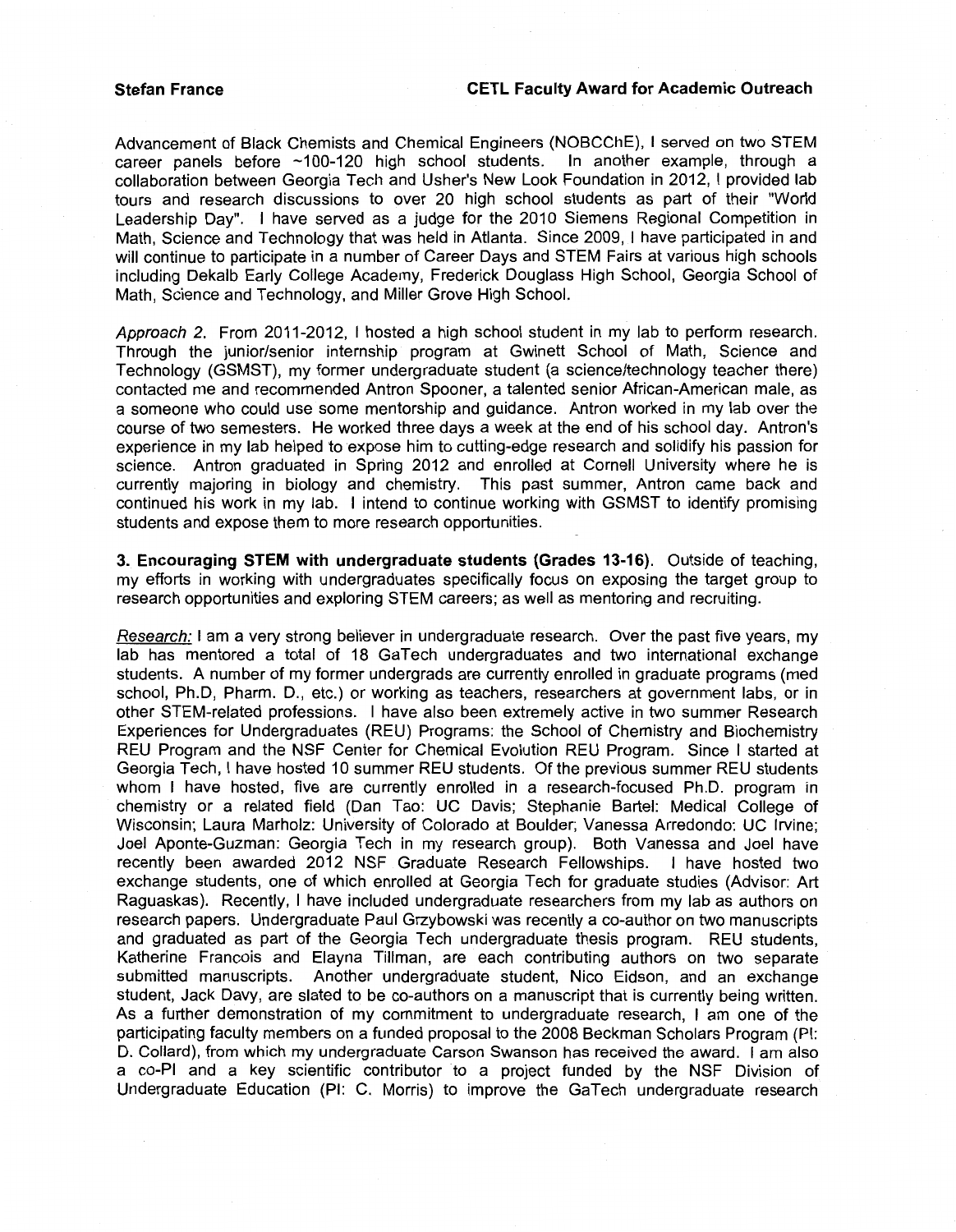program by reorganizing the curriculum and laboratory.

Mentoring/Recruiting: Mentoring is such an important component to increasing/encouraging participation of women and underrepresented groups in STEM. I have actively sought to share my experiences with students and offer guidance whenever I can in order to help them set and achieve their goals. My outreach activities with undergrads are always aligned with this My outreach activities with undergrads are always aligned with this endeavor. I am a member of the faculty planning committee for the Georgia Tech Chapter of NOBCChE. I am also on the GT FACES Mentoring/Steering Committee that serves to mentor Georgia Tech FACES fellows. I am actively involved in the School of Chemistry and Biochemistry's recruitment efforts, both at the graduate and undergraduate levels, through activities during the recruitment weekends. I have been an active participant in Georgia Tech's FOCUS recruiting program since my arrival in 2007. I have served on a number of panels at local and regional Career fairs and professional development programs on campus. Furthermore, my visits to several HBCUs and PUis have also served as recruiting trips. Similar recruiting efforts at various regional and national conferences have helped to directly increase the applicant pool for a number of our undergraduate-targeted science- and research-related programs. I have served as a speaker at several diversity-focused symposia, including the University of Alabama's 2013 Diversity Awareness Symposium sponsored by the Department of Chemistry. I was the keynote speaker at the 2013 December meeting of the Cincinnati ACS, which was co-sponsored with the city-wide NOBBChE Chapter. During this meeting, I ran a STEM Career panel for ~20-25 minority freshman and sophomores. As mentioned above, my lab has continually supported two separate summer REU programs. Throughout my time at Georgia Tech, I have also mentored more than fifteen women and minority undergraduates.

**4. Conclusion.** With the goal of reaching as many people as possible, my academic outreach efforts have been broad, spanning students in grades 2-16. Beyond my own research, these activities really represent some of the most rewarding experiences that I have had as a faculty member. Furthermore, as a member of an underrepresented group, I truly understand the importance of mentorship and being exposed to various STEM careers and opportunities at an early age and throughout my education. At all secondary education levels, I believe this type of interaction is crucial to increasing the pipeline of diverse students toward STEM careers.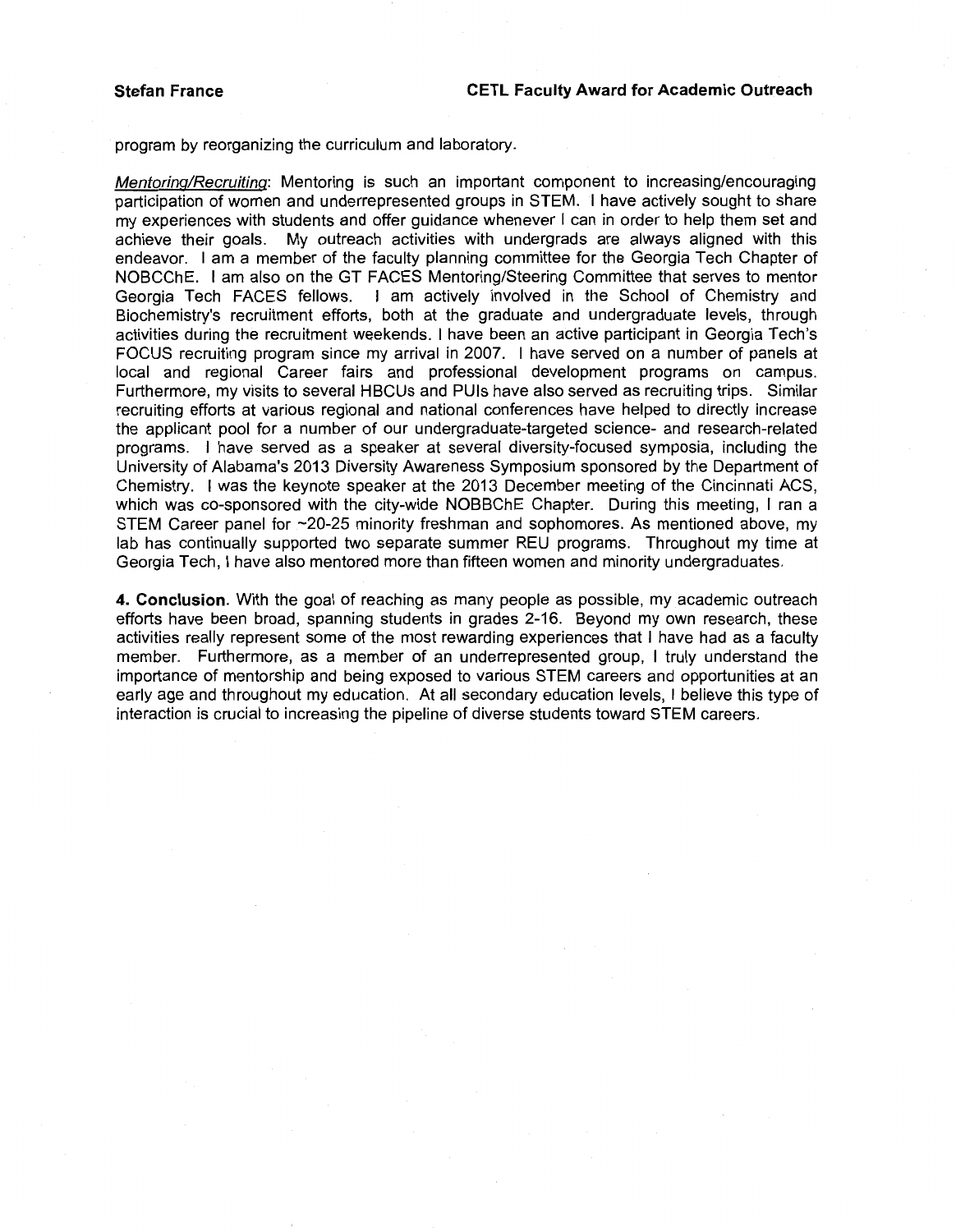

28 January, 2014

Members of the awards committee:

It is a pleasure to provide this letter of support for the nomination of my colleague Professor Stefan France for the *GT-CETL F acuity Award for Academic Outreach.* Stefan was tenured and promoted to the rank of Associate Professor in 2013 with a well-rounded program of scholarship in which academic engagement with organizations in the Atlanta area is an integral part.

Stefan has taken a leading role on the Education, Outreach and Diversity Board of the NSF Center for Chemical Evolution (CCE), a multi-institutional \$20M five-year program led by Nick Hud at Georgia Tech. Outreach is an important feature of the center. Stefan has brought truly innovative ideas to this program. These include a video step dance competition to better engage middle school, high school and college students in science education. Through the center he has also fostered ties with MOVE, a non-profit organization that provides after-school programming for k-12 students. He has weaved these two activities into the Future Tech program, a weekend event that is specifically directed at better engaging minority middle school males and their parents in STEM.

Stefan has a long list of other activities to consider, including talks at local elementary, middle and high schools to educate students and parents about STEM careers. He has also been active in recruiting graduate students at regional HBCUs, and through participation in the National Organization of Black Chemistry and Chemical Engineers (NOBCChE). He has also mentored high school students in his own lab, including one who has gone on to undergraduate study at Cornell. Stefan has also welcomed undergraduates from other colleges into his research group, including an impressive 11 visiting students as part of various REU programs.

Stefan brings a real passion to these outreach activities. In doing so, he has effectively engaged students from a broad set of backgrounds. In doing so, he contributes to Georgia Tech's and the nation's goal of broadening participation the STEM disciplines. Recognition of Stefan France though the *GT-CETL Faculty Award for Academic Outreach* would be fitting recognition of his efforts.

Sincerely,

David M. Collard Professor and Associate Dean

phone: 404-894-4026 FAX: 404-385-0386 email: david.collard@chemistry.gatech.edu

School of Chemistry and Biochemistry Atlanta, Georgia 30332-0400 U.S.A. PHONE 404.894-4026 FAX 404.894.7452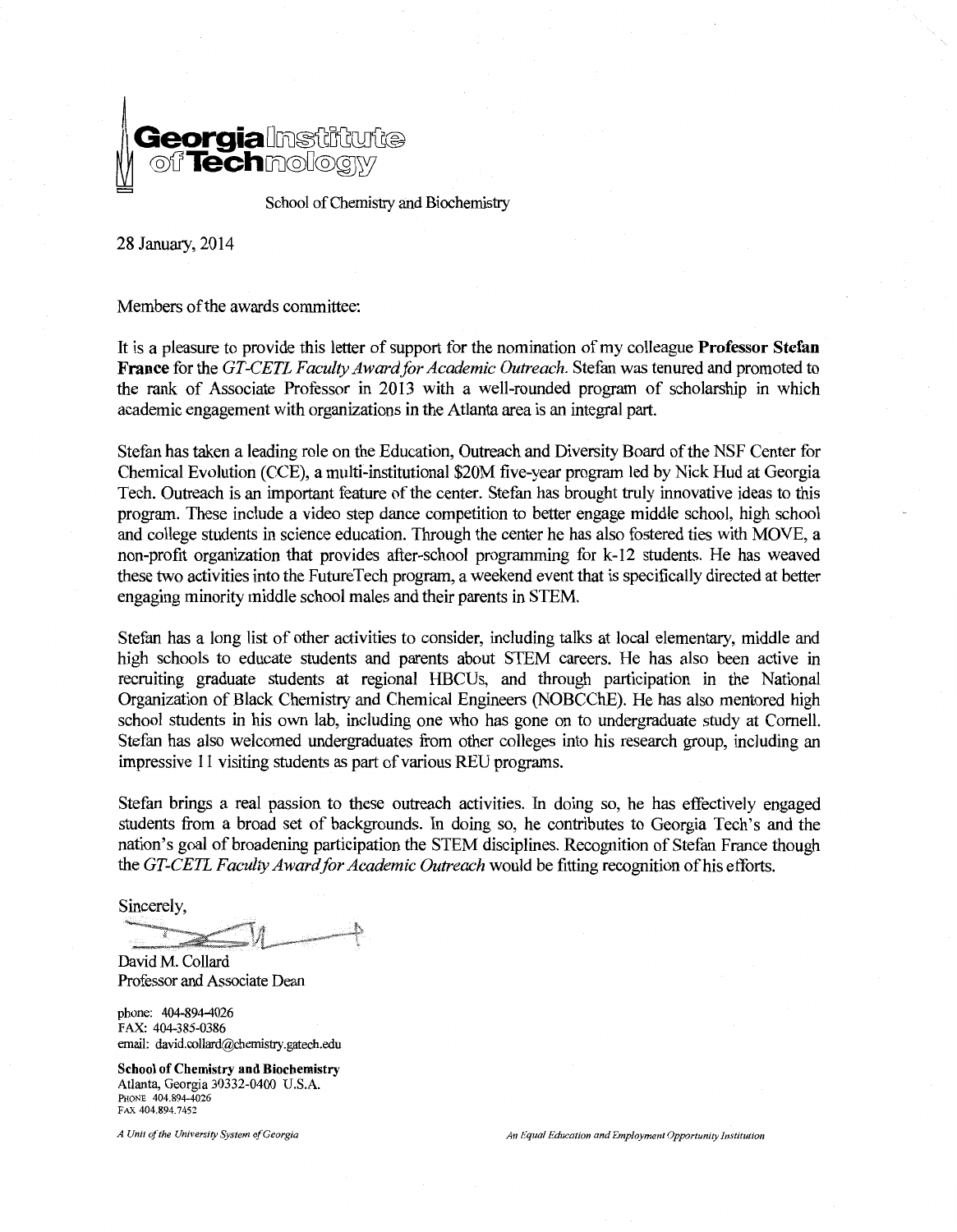

School of Chemistry and Biochemistry

January 31, 2014

To Whom It May Concern:

It is my pleasure to recommend Stefan France for the GT-CETL Faculty Award for Academic Outreach. I have known Stefan since 2007 when he joined the Institute as a faculty member in our School. He has recently been promoted to Associate Professor with tenure as a result of a vibrant and productive research program, excellence in teaching, and a high-level of service to the Institute. I was delighted to learn that he was being considered for the Institute Faculty Award for Academic Outreach. Stefan is the perfect person who enjoys sharing his experiences and scientific knowledge with the community and leading a positive change as a result of this outreach. I would like to share with you some of the activities that make Stefan deserving of this award:

(i) Educational innovation, especially in K-12 venues: Stefan has been an active member of the Georgia Tech Center of Chemical Evolution. In addition to supporting research activities of the center, he has served as a member of the center's Education, Outreach and Diversity Board. He has promoted science and arts outreach by organizing and coordinating a video step dance competition which primarily targets African-American middle school, high school, and college students. He also developed a relationship with the MOVE organization, a non-profit focused on after-school programming for middle and high school students. Stefan has also participated in public education through the NSF Center for Selective C-H Functionalization. He visited local elementary, middle and high schools to educate students and parents about STEM and STEM careers. Most recently, he visited Mimosa Elementary School this past month to chat with parents and students about his education and career path and how STEM is important for future generations.

(ii) Discovery and understanding while promoting teaching, training, and learning: Stefan has been active participant in the School's summer research experience for undergraduate programs. One program is offered by the School of Chemistry and Biochemistry and the other program by the GT Center for Chemical Evolution. Since he has been at the Institute, he has hosted 11 visiting undergraduates in his research lab each summer (i.e. more than 1 per year for the time that he has been here!). Stefan has also hosted a high school researcher (Antron Spooner) in his lab for two semesters through Gwinnett School of Mathematics, Science and Technology Senior Project Program. Antron is currently enrolled at Cornell University for undergrad studies. Stefan has regularly hosted Tech undergraduates throughout the year. He also currently advised 9 PhD students. In addition to an exciting research experience, Stefan provides these young scientists with knowledge, guidance, and encouragement. ... he is an excellent mentor.

School of Chemistry and Biochemistry Atlanta, Georgia 30332-0400 U.S.A. PHONE 404.894-4026 FAX 404.894.7452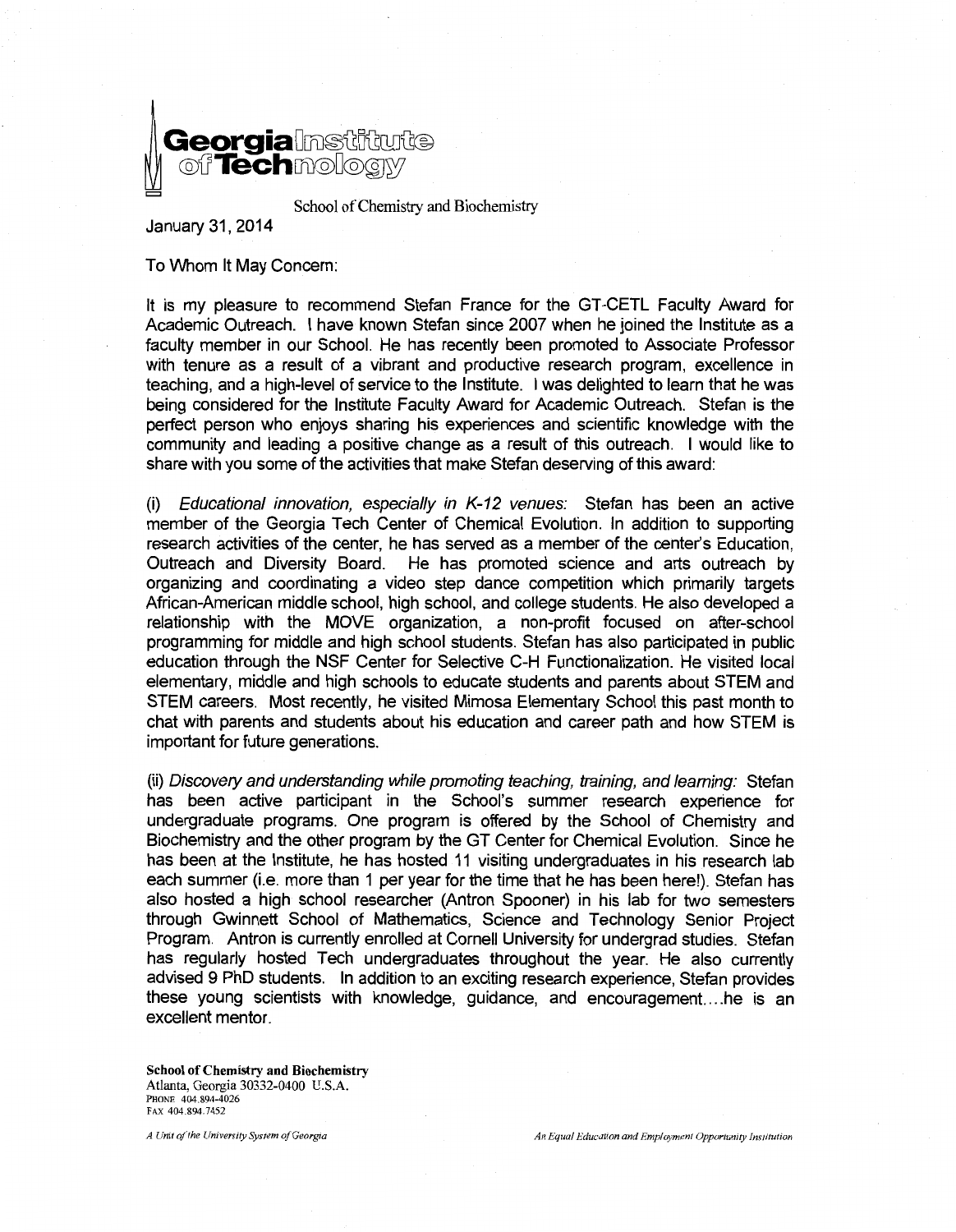(iii) Outreach and achieving diversity in STEM fields: Stefan is active in recruiting students for the School of Chemistry and Biochemistry. He has presented seminars at two minority-serving institutions, Morehouse College and Jackson State University. He has regularly provided lab tours and served on panels. Panel discussion topics have ranged from STEM careers, graduate school admissions (and how to be successful in graduate school), and applying for fellowships. He has regularly participated in the School's graduate visitation weekend as well as graduate admission committee meetings (which reviews and makes decisions on applications to the School's graduate program).

Stefan is an active faculty advisor to the GT Chapter of the National Professional Advancement of Black Chemists and Chemical Engineers (NOBBChe). For his efforts and effectiveness in promoting outreach and diversity, Stefan received the 2012 NOBCChE Young Scientist Award presented at the National NOBCChE Conference. He also served as keynote speaker at Cincinnati-chapter of the American Chemical Society Meeting this past December and participated in two STEM career panels for  $\sim$ 75-80 high school underrepresented students at this meeting. He is active in Georgia Tech's annual FOCUS Celebration Weekend in which promotes graduate school opportunities for minority undergraduates. As part of the FOCUS program, he gives tours of his lab as well as provides advice on picking the right graduate program, advisor selection, choosing research project, applying for fellowships, etc. He has also been an active participant in the School's Future Tech program where middle school minority students spend one day at Georgia Tech learning about educational and career possibilities in science and engineering.

Stefan truly embodies the faculty member with the right balance of research, teaching, and service. He has been highly active is promoting science/STEM to young minds (K-12 students, undergraduates) and colleagues. He is a role model and deserving of the GT-CETL Faculty Award for Academic Outreach. It is my pleasure to give him my highest recommendation for this award.

Sincerely,

J. Comeros chyson

J. Cameron Tyson, Ph.D. Senior Academic Professional Director of Graduate Studies-Chemistry & Biochemistry Co-Director Research Experiences for Undergraduate Program-Chemistry & **Biochemistry**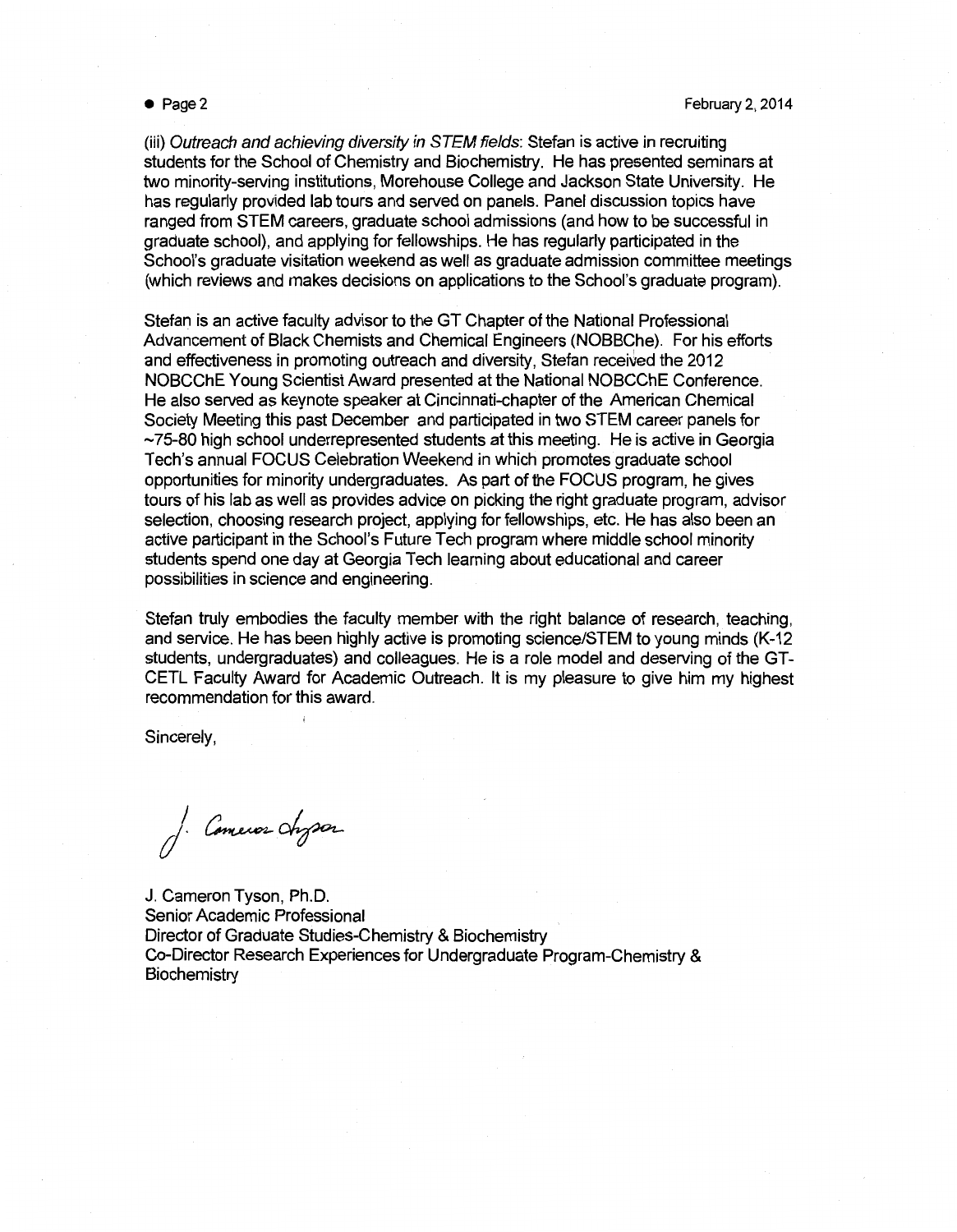**Georgia**Misanade **©'LfTechcru©D©@W** School of Chemistry and Biochemistry

January, 23, 2014

Dear Selection Committee,

It is a pleasure to write a letter in support of Dr. Stefan France for the GT-CETL Faculty Award for Academic Outreach. Dr. France and I have been colleagues for the past six years in GT's School of Chemistry & Biochemistry. I serve as the Director of Academic Diversity and one of my responsibilities is to develop and implement K-16 outreach initiatives with various educational stakeholders (i.e., students and teachers) in Georgia. Stefan, along with doing his own outreach activities, has played a key role in supporting many of my outreach activities by volunteering his time, his scientific expertise, and knowledge.

Stefan has been engaged in numerous outreach activities that have advanced discovery and understanding of STEM while promoting teaching, training, and learning. All these activities have had significant impact on students' and teachers' lives. For example, Stefan currently serves on the Education, Outreach and Diversity Board (EOD) for the NSF Center for Chemical Evolution (CCE), based out of GT. As part of the Science and Arts Outreach, he has organized and coordinated a video step dance competition which primarily targets African-American middle school, high school and college students and merges step dancing and science education. Through the Center, he has developed a working relationship with the MOVE organization, a non-profit focused on after-school programming for middle and high school students. These activities have become a part of the Center's yearly programming.

Another example in the area of K-12 public education is Stefan's participation for the last four years in my Hands-on Future Tech event that is open to all students but, is targeted toward underrepresented minority (URM)  $6<sup>th</sup>$ -  $8<sup>th</sup>$  grade boys. He has provided hands-on science demonstrations, served as a role model, led discussion groups "about STEM in our everyday life and the importance of STEM careers". As part of last year's program, he had the previously mentioned MOVE step group, provide a fun step performance on science; which received favorable evaluations from both students and parents.

Through the NSF Center for Selective C-H Functionalization, Stefan has been active in going to local elementary, middle and high schools to educate students and parents about STEM and STEM careers. For the last two semesters he has mentored a high school researcher (Antron Spooner) in his lab through the Gwinnett School of Mathematics, Science and Technology Senior Project Program. Antron is currently enrolled at Cornell University for undergrad studies.

School of Chemistry and Biochemistry Atlanta, Georgia 30332-0400 U.S.A. PHONE 404.894.4002 FAX 404.894.7452

*A Unit of the University System of Georgia An Equal Education and Employment Opportunity Institution*